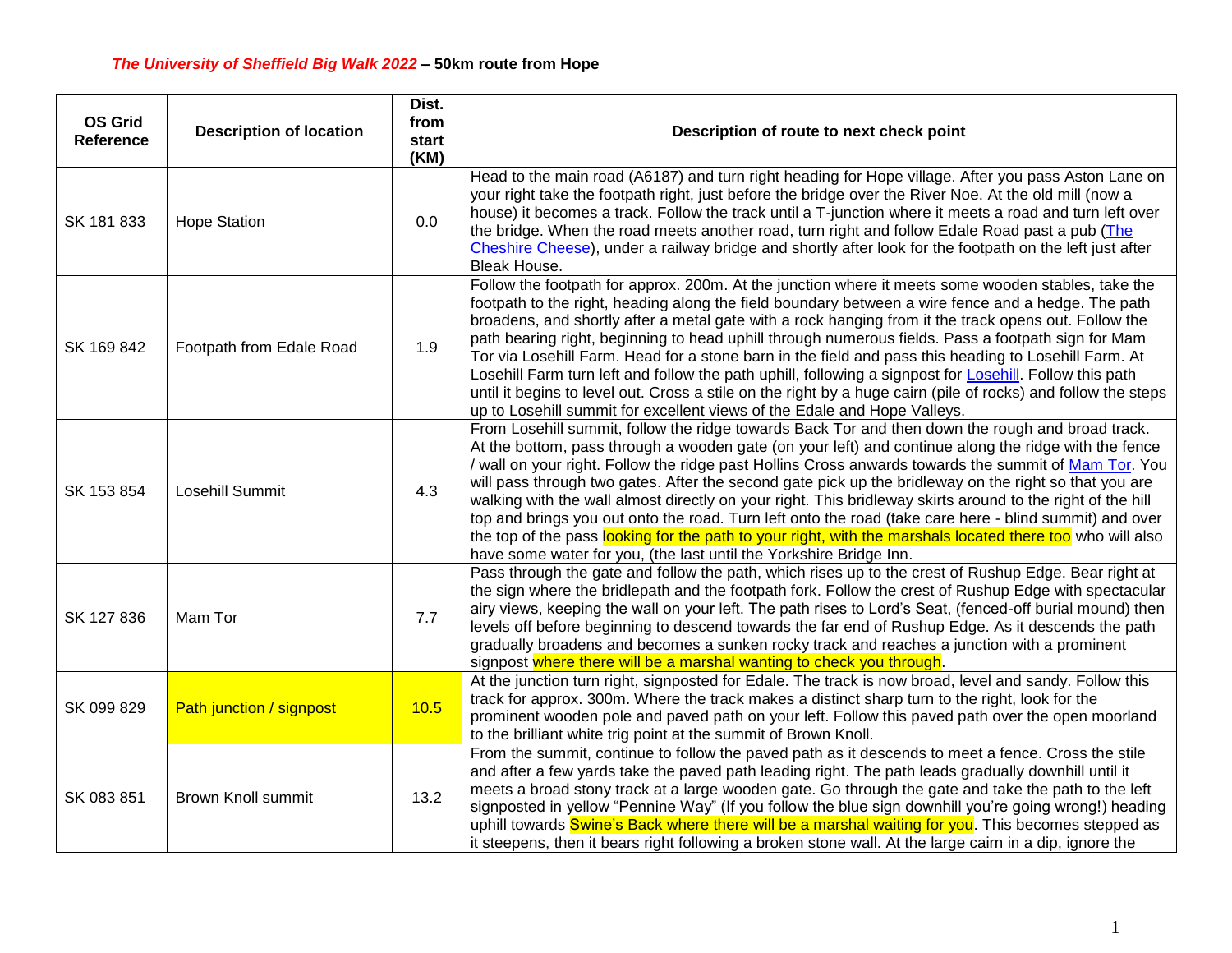## *The University of Sheffield Big Walk 2022* **– 50km route from Hope**

|            |                        |      | path to the left and continue heading straight on, following the broken wall and drifting round to the<br>right towards the huge stone anvil of Noe Stool. Follow the path past Noe Stool towards the rock<br>formation Pym Chair. It looks a bit like a Chinese Pagoda temple!                                                                                                                                                                                                                                                                                                                                                                                                                                                                                                                                                                                                                                                                                                                                                                                                                          |
|------------|------------------------|------|----------------------------------------------------------------------------------------------------------------------------------------------------------------------------------------------------------------------------------------------------------------------------------------------------------------------------------------------------------------------------------------------------------------------------------------------------------------------------------------------------------------------------------------------------------------------------------------------------------------------------------------------------------------------------------------------------------------------------------------------------------------------------------------------------------------------------------------------------------------------------------------------------------------------------------------------------------------------------------------------------------------------------------------------------------------------------------------------------------|
| SK 088 869 | Pym Chair              | 16.0 | The path passes to the right of Pym Chair and becomes many separate paths. They all head in the<br>same direction but the paths to the right seem to be the least muddy. Head for the maze of<br>Woolpacks. The path through Woolpacks can be a muddy nightmare (or a bogtrotter's delight!) Lost<br>boots and shoes are quite common here so make sure your laces are tight before entering the maze!<br>Woolpacks is a natural sculpture park, with amazing gritstone formations that have been sculpted by<br>the wind. Look out for rocks that look like a sea lion, Homer Simpson and Snoopy! The main path is a<br>peaty muddy highway that spreads out as it progresses. The best approach is to follow the general<br>direction but to pick your way according to the conditions! All the different paths eventually come<br>together on the other side, and there are generally hundreds of footprints to follow! From Woolpacks<br>the path continues along the edge past Crowden Tower to Crowden Brook. Here the path descends<br>quite steeply with steep and dramatic views on your right. |
| SK 095 872 | <b>Crowden Brook</b>   | 16.7 | Cross Crowden Brook and bear right (don't follow any of the paths off left as you'll get lost in the<br>interior!) After approx.1km you pass a rocky outcrop on your right resembling a pig with an open<br>mouth. Someone has scratched a spiral design onto it too! Just past here the path splits and<br>becomes paved. Ignore the right fork and keep left heading for the top of Grindsbrook. Keep left at<br>the minor fork just before Grindsbrook. Look out for the marshal here. Cross the brook at a huge<br>cairn and follow the path around the edge. The path swings left and follows the rim of a dramatic<br>ravine. Follow the path until you can cross the stream at an open area of huge flat slabs of rock. Bear<br>right back along the rim of the ravine until the path swings left and continues along the main edge.<br>Follow the path over Upper Tor and Nether Tor until you reach the top of Golden Clough.                                                                                                                                                                   |
| SK 125 875 | Top of Golden Clough   | 20.7 | At the top of Golden Clough the path divides. Ignore the eroded cobbled path descending to your<br>right (heading for a huge pile of stones) and take the higher path that remains level and follows the<br>top of the clough towards the top of Ringing Roger. At the top of Ringing Roger there will be a<br>marshal. The path passes between a prominent cairn approx. 50m away on your left, and a closer<br>pair of cairns on your right. Here the path narrows and bears off left heading for Ollerbrook Clough.<br>Around the rim of Ollerbrook Clough the path becomes quite narrow. At the far side, the path forks.<br>Take the left fork – eroded and slightly uphill. (Though the right fork joins up again a few hundred<br>metres further on) and follow the path over Rowland Cote Moor. Keep to the edge and ignore any<br>paths heading left into the interior, or right down into the valley. More steep and airy views!<br>Eventually the path dips down and crosses the stream at the top of Jagger's Clough.                                                                        |
| SK 139 878 | Top of Jagger's Clough | 22.6 | Shortly after crossing Jagger's Clough, you'll notice a broken stone wall appearing on your right. This<br>continues for approx. 300m until it disappears again. Shortly after the wall disappears keep following<br>the path, bearing right where necessary, until you begin to descend and reach a short rocky step<br>(marshal here) about 5ft high. It's easy but take care. After the step the path continues to descend,<br>curving round to the right across Crookstone Out Moor until you reach a wall with a metal gate. This<br>wall marks a distinct boundary between heather moorland and the grassy upland pasture on<br>Crookstone Hill                                                                                                                                                                                                                                                                                                                                                                                                                                                    |
| SK 151 880 | Gate in Wall           | 24   | Pass through the gate and follow the path downhill, heading for two distinct trees. At the trees the<br>path splits. Here there is a signpost and a stone way-marker too! Take the path to the left for Hope<br>Cross. (If you go straight on you'll come to a locked gate near Crookstone Barn and have to<br>backtrack). The path descends to join a broad rocky track at a gate. Turn right and follow the track,                                                                                                                                                                                                                                                                                                                                                                                                                                                                                                                                                                                                                                                                                     |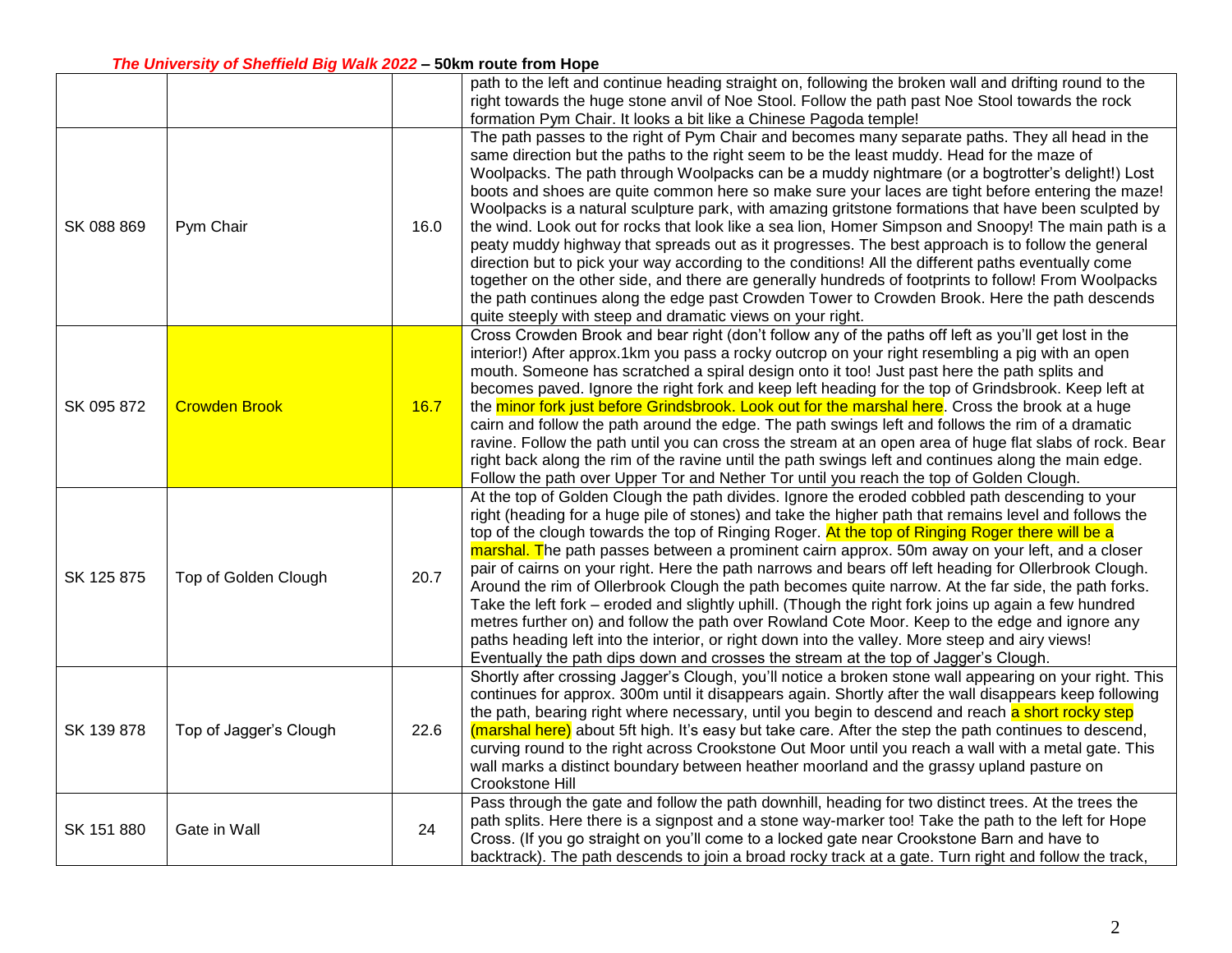|          |                                           |      | going straight on at a crossroads, until you reach the tall stone pillar of Hope Cross at SK 161 874.                                                                                                                                                                                                                                                                                                                                                                                                                                                                                                                                                                                                                                                                                                                                                                                                                                                                                                                                                                                                                                                                                                                                                                                                                                                                      |
|----------|-------------------------------------------|------|----------------------------------------------------------------------------------------------------------------------------------------------------------------------------------------------------------------------------------------------------------------------------------------------------------------------------------------------------------------------------------------------------------------------------------------------------------------------------------------------------------------------------------------------------------------------------------------------------------------------------------------------------------------------------------------------------------------------------------------------------------------------------------------------------------------------------------------------------------------------------------------------------------------------------------------------------------------------------------------------------------------------------------------------------------------------------------------------------------------------------------------------------------------------------------------------------------------------------------------------------------------------------------------------------------------------------------------------------------------------------|
| SK160876 | <b>Hope Cross</b>                         | 25.0 | From here, you'll see the summit of Win Hill up ahead on the horizon – keep walking in this direction.<br>Initially follow the bridleway which leads you to the wood-line. Just at this point, you'll see a footpath<br>that skirts along the wood-line, with a wire fence on the left and a stone wall on the right. For the<br>easiest line, follow this for the next mile or so. Where the track very clearly deviates off and up<br>rightwards towards the summit of Win Hill, leave the wood-line and head for Win Hill. As you get to<br>the foot of Win Hill you'll come to a fork: take the high path leftwards for the hill top.                                                                                                                                                                                                                                                                                                                                                                                                                                                                                                                                                                                                                                                                                                                                  |
| SK187851 | Win Hill summit                           | 29.0 | Follow the summit top on and down the other side, and down a steep path, and into the woods<br>ahead. Just where the ground shallows out you will shortly come to a metal kissing gate. Turn right<br>here taking the footpath so that a wall is immediately on your right and a fence will be on your left. At<br>this kissing gate there will be a marshal waiting to take your number! A very muddy path will bring<br>you down to a patch of grass, a stone wall opposite and you'll see a signpost pointing you left in the<br>direction of Thornhill. Follow this, down a bit and right through gate and then down the path with a<br>wall on your right hand side. This brings you to a cross paths, where there is an old moss-covered<br>signpost. Take the left turn here headed for Yorkshire Bridge. This path spits you out onto the<br>Thornhill Trail. Just opposite, you will see an old worn out footpath signpost signposting the path<br>down towards Yorkshire Bridge. (On the same post is a bright red sign marking the way of the<br>Thornhill Trail). Take this path down to Carr Lane. Turn left onto Carr Lane. A few meters later, turn<br>right, over the bridge and up to the main road. Onto the road, turn left to the Yorkshire Bridge Inn<br>where food, refreshments and a warm toilet seat await! (The last one in fact until the end). |
|          | <b>Yorkshire Bridge Inn</b>               |      | CUT OFF TIME - PLEASE NOTE - ANYONE NOT HERE BY 17:00 WILL BE INVITED TO LEAVE<br>THE EVENT AT THIS LOCATION AND OFFERED A LIFT BACK TO THE UNIVERSITY ARMS.                                                                                                                                                                                                                                                                                                                                                                                                                                                                                                                                                                                                                                                                                                                                                                                                                                                                                                                                                                                                                                                                                                                                                                                                               |
| SK201854 | Yorkshire Bridge Inn / A6013<br>main road | 32.4 | Turn left out of the pub car park and stay on the road until you come to the dam wall at the head of<br>Ladybower Reservoir. Turn right here, over the road and up a footpath. Continue up through the<br>woods until you find yourself in a clearing beneath some power cables, where you will need to turn<br>right. (Do not be tempted to veer off up through the woods). Follow the well marked path under the<br>power lines and then let the path lead you round to the left and up hill with the fence on your right.<br>The path will shortly lead you over the fence and you will continue on this path (initially with a wall on<br>your left) all the way to the top of Bamford Edge. As you get out the woods, and close to the edge,<br>you will see Win Hill over to the left now and you will soon see that the path splits. Continue on the<br>left fork, through a stone wall until you are at the top of the edge itself (where there will be a marshal<br>to meet you).<br>Collect your food and head out a little further to enjoy your lunch at one of the lovely seating<br>areas along the way.                                                                                                                                                                                                                                                     |
| SK207858 | <b>Bamford Edge</b>                       | 33.8 | Turn right and head along the top of the edge so that the moor is on your left and the rocks (and<br>super view) is off to your right, heading to Great Tor now with a very obvious path to lead you there.<br>Continue onwards until you see some rocks up to your left with a path of sorts that will lead you<br>there. At this spot you can also expect to meet the next marshal.                                                                                                                                                                                                                                                                                                                                                                                                                                                                                                                                                                                                                                                                                                                                                                                                                                                                                                                                                                                      |
| SK213846 | <b>East end of Bamford Edge</b>           | 35.5 | You'll meet the marshal here, and look over in the direction of Stanage Edge. All you will see is a sea<br>of heather and a load of fern too. And hopefully, without looking too hard, you will also see another                                                                                                                                                                                                                                                                                                                                                                                                                                                                                                                                                                                                                                                                                                                                                                                                                                                                                                                                                                                                                                                                                                                                                           |